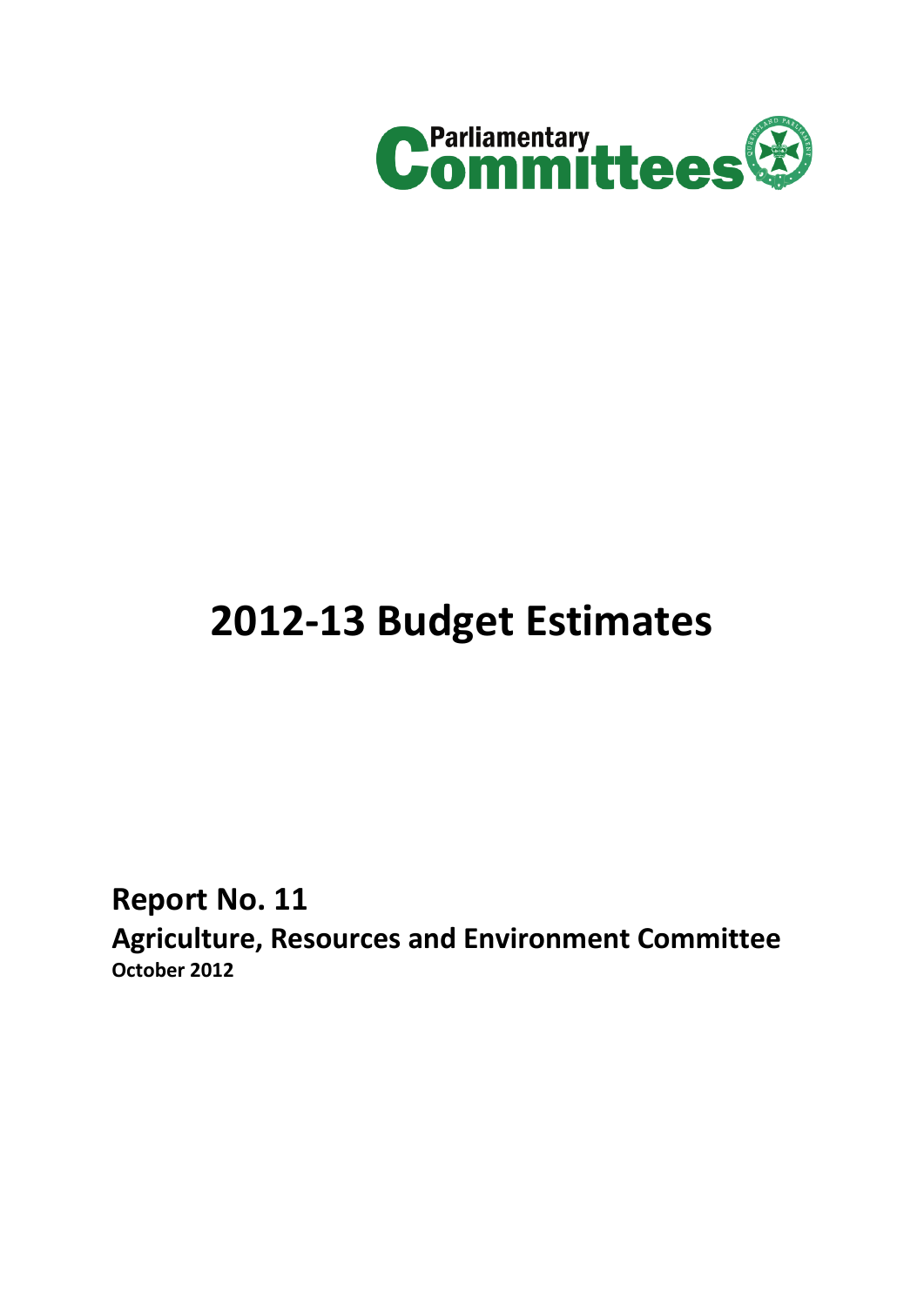# **Agriculture, Resources and Environment Committee**

| <b>Chair</b>           | Mr Ian Rickuss MP, Member for Lockyer                           |  |  |
|------------------------|-----------------------------------------------------------------|--|--|
| <b>Deputy Chair</b>    | Ms Jackie Trad MP, Member for South Brisbane                    |  |  |
| <b>Members</b>         | Mr Jason Costigan MP, Member for Whitsunday                     |  |  |
|                        | Mr Sam Cox MP, Member for Thuringowa                            |  |  |
|                        | Mr David Gibson MP, Member for Gympie                           |  |  |
|                        | Mr Shane Knuth MP, Member for Dalrymple                         |  |  |
|                        | Mr Jon Krause MP, Member for Beaudesert                         |  |  |
|                        | Mrs Anne Maddern MP, Member for Maryborough                     |  |  |
|                        |                                                                 |  |  |
| <b>Staff</b>           | Mr Rob Hansen, Research Director                                |  |  |
|                        | Ms Erin Pasley, Acting Research Director (from 15 - 26 October) |  |  |
|                        | Mr Michael Gorringe, Principal Research Officer                 |  |  |
|                        | Ms Stephanie Cash, Executive Assistant                          |  |  |
| <b>Contact details</b> | Agriculture, Resources and Environment Committee                |  |  |
|                        | <b>Parliament House</b>                                         |  |  |
|                        | George Street                                                   |  |  |
|                        | Brisbane Qld 4000                                               |  |  |
| <b>Telephone</b>       | +61 7 3406 7908                                                 |  |  |
| Fax                    | +61 7 3406 7070                                                 |  |  |
| Email                  | arec@parliament.qld.gov.au                                      |  |  |
| Web                    | www.parliament.gld.gov.au/arec                                  |  |  |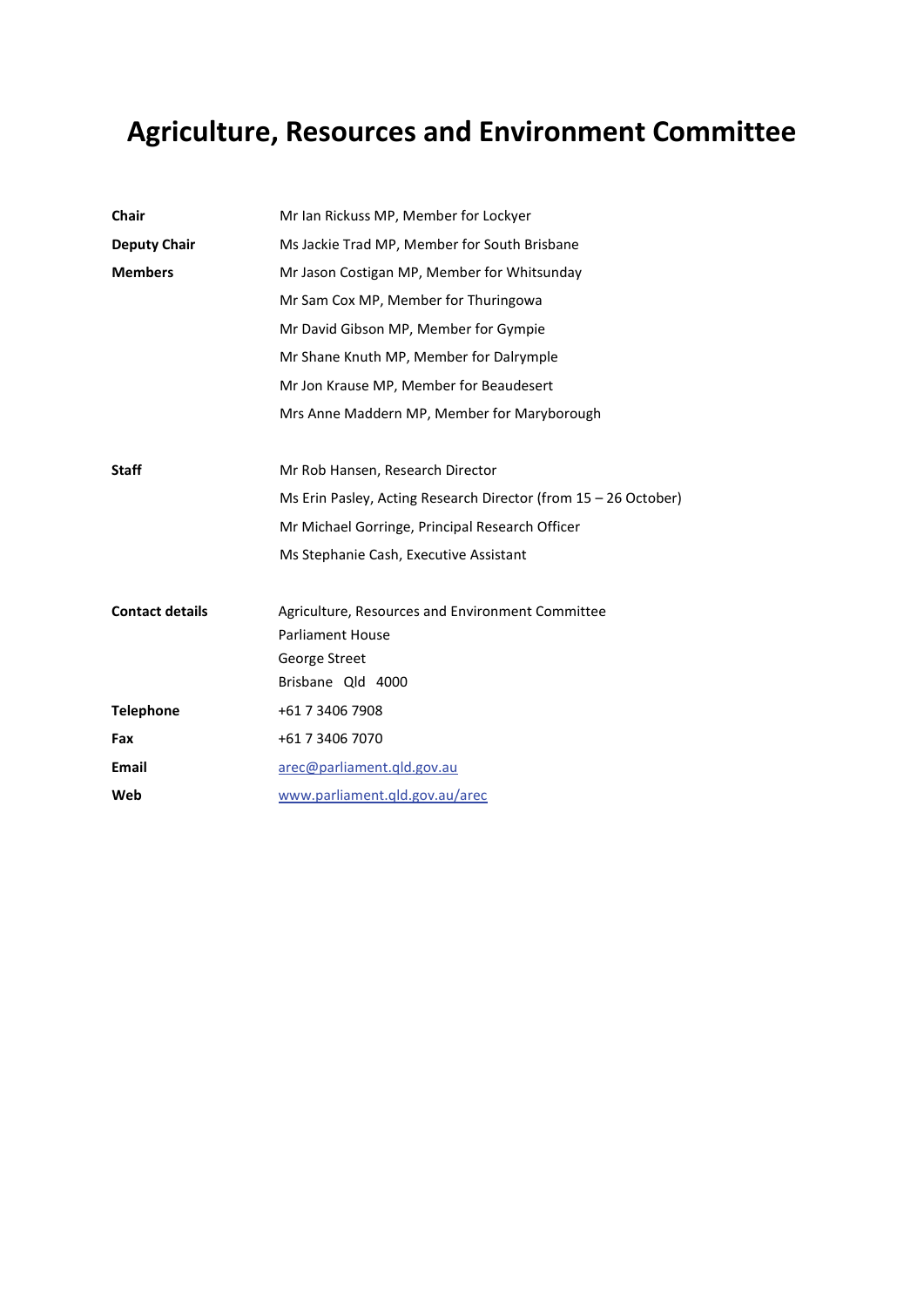# **Chair's Foreword**

This report presents a summary of the Committee's examination of the Budget Estimates for the 2012-13 financial year.

Consideration of the Budget Estimates allows for the public examination of both the responsible Minister and Chief Executive Officers of agencies within the Committee's portfolio area. The examination was undertaken through a process of questions on notice and public hearing.

The Committee has made one recommendation as follows:

 that the proposed expenditure, as detailed in the Appropriation Bill 2012 for the Committee's areas of responsibility, be agreed to by the Legislative Assembly without amendment.

On behalf of the Committee, I wish to thank each Minister and their departmental officers for their cooperation in providing information to the Committee throughout this process.

I would also like to thank the Members of the Committee for their hard work and valuable contribution.

Jabh.

Ian Rickuss MP Chair

October 2012

Agriculture, Resources and Environment Committee iii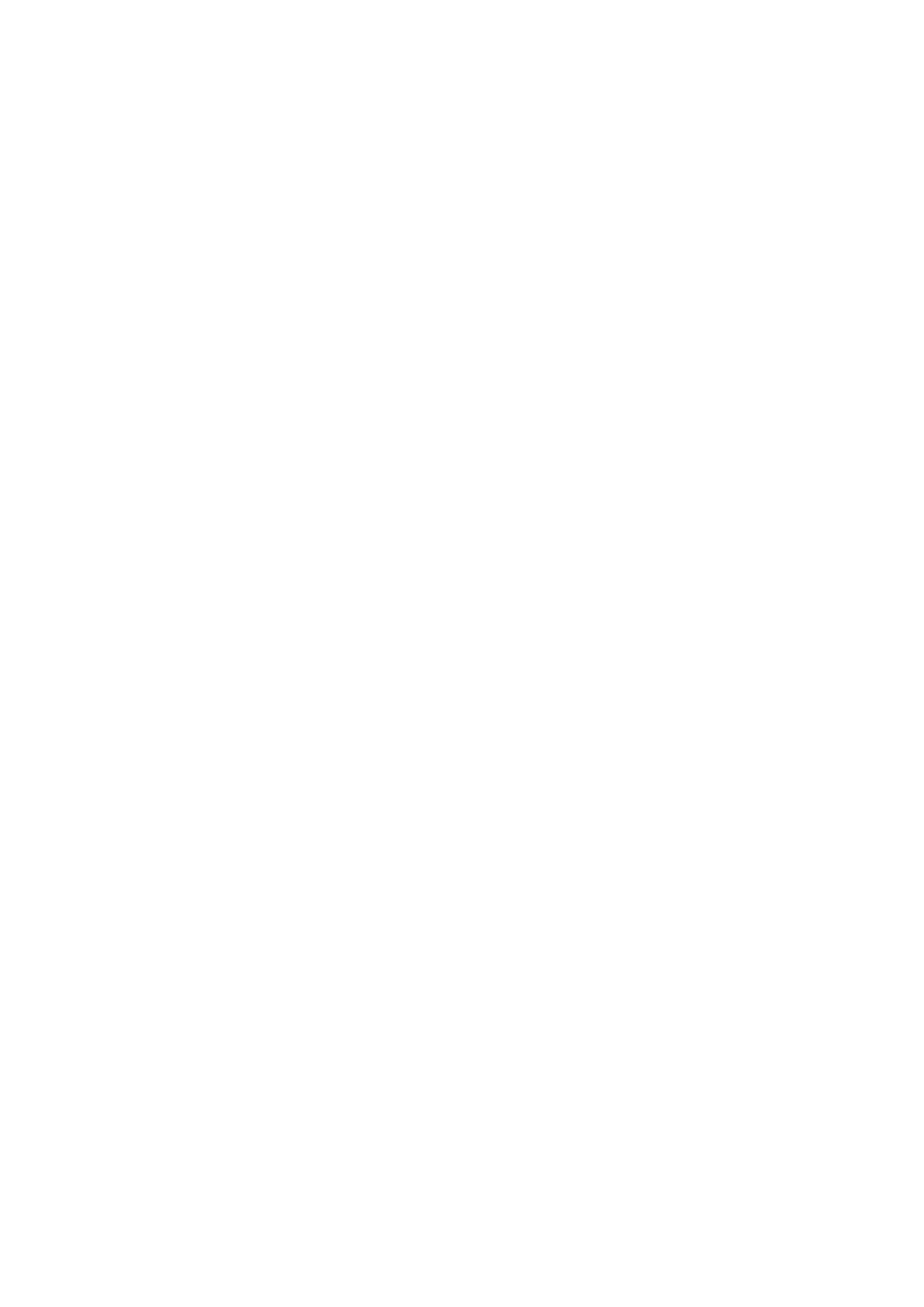# **1. Introduction**

# *1.1 Role of the Committee*

The Agriculture, Resources and Environment Committee (the Committee) is a portfolio committee of the Queensland Parliament required under section 88 of the *Parliament of Queensland Act 2001* and established under the Standing Rules and Orders.

The committee's areas of responsibility are:

- Agriculture, Fisheries and Forestry;
- **Environment and Heritage Protection; and**
- $\blacksquare$  Natural Resources and Mines.<sup>1</sup>

On 14 September 2012, the Appropriation Bill 2012 and the estimates for the Committee's area of responsibility were referred to the committee for investigation and report.<sup>2</sup>

On 12 October 2012, the Committee conducted a public hearing and took evidence about the proposed expenditure from the Minister for Agriculture, Fisheries and Forestry, the Minister for Environment and Heritage Protection and the Minister for Natural Resources and Mines and other witnesses. A copy of the transcript of the Committee's hearing can be accessed at: http://www.parliament.qld.gov.au/documents/hansard/2012/2012\_10\_12\_Estimates.pdf.

# *1.2 Aim of this report*

The Committee considered the estimates referred to it by using information contained in:

- **•** budget papers;
- **EXEC** answers to pre-hearing questions on notice;
- **E** evidence taken at the hearing; and
- **•** additional information given in relation to answers.

This report summarises the estimates referred to the Committee and highlights some of the issues the Committee examined.

Prior to the public hearing, the Committee provided the Ministers within its portfolio area with questions on notice in relation to the estimates. Responses to all the questions were received.

Answers to the Committee's pre-hearing questions on notice; documents tabled during the hearing; answers and additional information provided by Ministers after the hearing; and minutes of the Committee's meetings are included in a volume of additional information tabled with this report.

# *1.3 Other Members' participation*

The Committee gave leave for other Members to participate in the hearing:

- Ms Annastacia Palaszczuk MP, Leader of the Opposition and Member for Inala;
- **Mr Tim Mulherin MP, Deputy Leader of the Opposition and Member for Mackay;**
- **Mrs Jo-Ann Miller MP, Member for Bundamba; and**
- Mr Trevor Watts MP, Member for Toowoomba North.

<sup>1</sup> Standing Rules and Orders, Schedule 6. The schedule provides that departments, statutory authorities, government owned

corporations or other administrative units related to the relevant Minister's responsibilities regarding these areas are included.<br>Standing Order 177 provides for the automatic referral of the Annual Appropriation Bills to been read a second time.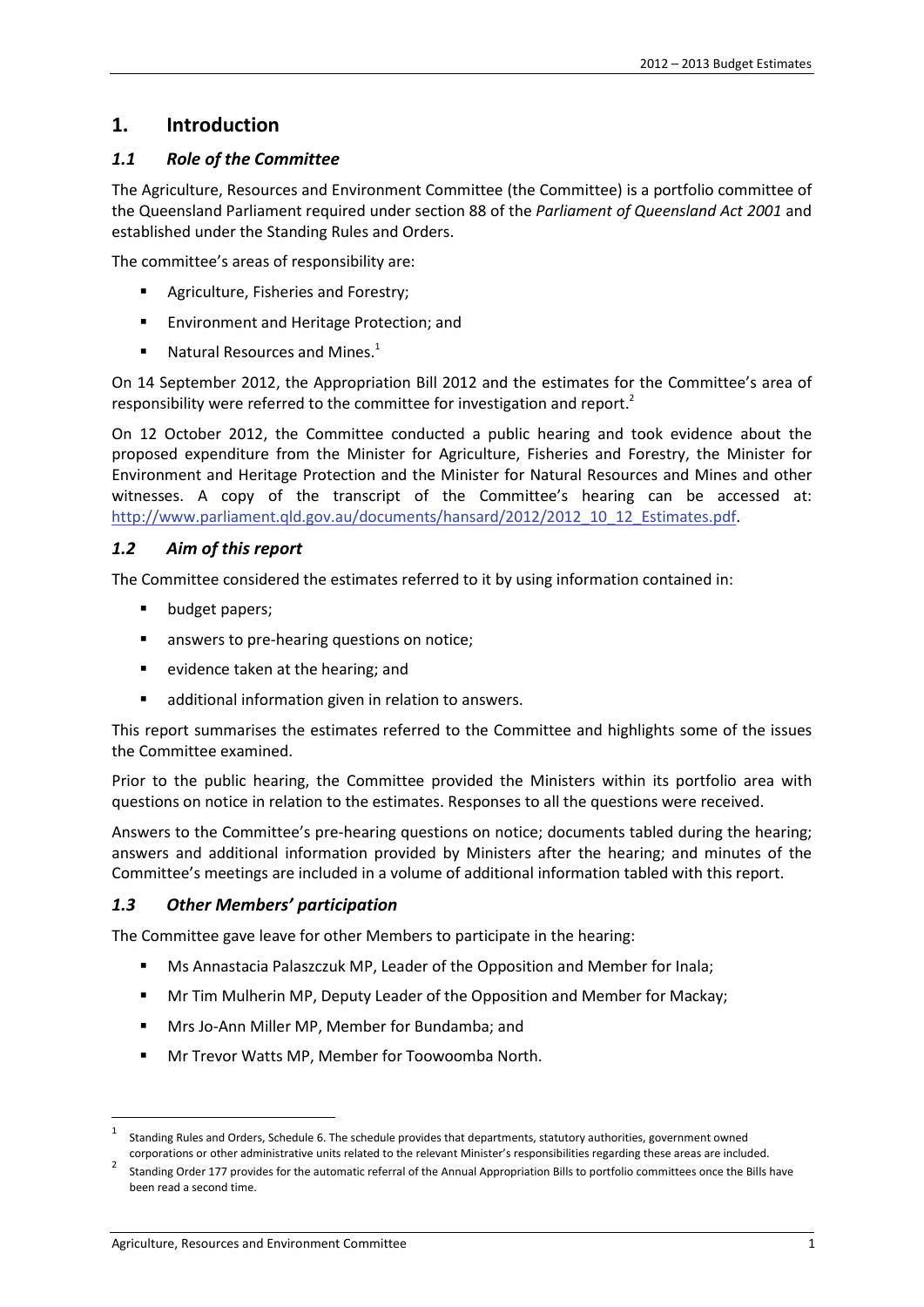# **2. Recommendation**

Pursuant to Standing Order 187(1), the Committee must state whether the proposed expenditures referred to it are agreed to.

#### **Recommendation 1**

The Committee recommends that the proposed expenditure, as detailed in the Appropriation Bill 2012 for the Committee's areas of responsibility, be agreed to by the Legislative Assembly without amendment.

# **3. Minister for Agriculture, Fisheries and Forestry**

#### *3.1 Department of Agriculture, Fisheries and Forestry*

The Hon John McVeigh MP is the Minister responsible for the Department of Agriculture, Fisheries and Forestry (DAFF or the department). The department has four key service areas as follows:

- Agriculture and Forestry;
- **Agri-Science Queensland;**
- **Biosecurity Queensland; and**
- **Fisheries Queensland.**

The Minister's portfolio also includes two key statutory authorities, the Australian Agricultural College Corporation (AACC) and Queensland Rural Adjustment Authority (QRAA).

The following table taken from the Appropriation Bill 2012 compares the appropriations for the department for 2011-12 and 2012-13.

| Appropriation           | <b>Budget</b><br>2011-12<br>\$'000 | <b>Est. Actual</b><br>2011-12<br>\$'000 | <b>Vote</b><br>2012-13<br>\$'000 |
|-------------------------|------------------------------------|-----------------------------------------|----------------------------------|
| <b>Controlled Items</b> |                                    |                                         |                                  |
| departmental services   | $\cdot$ .                          | 49,875                                  | 287,774                          |
| equity adjustment       | $\cdot$ .                          | (13, 768)                               | (12, 325)                        |
| Administered Items      | $\cdot$ .                          | 1,789                                   | 9,083                            |
| Vote <sup>3</sup>       |                                    | 37,896                                  | 284,532                          |

*Source*: Appropriation Bill 2012, Schedule 2, p. 8.

The Appropriation Bill 2012 also seeks Parliament's authorisation for a supplementary appropriation of \$10.149 million for unforeseen expenditure for 2011-12.<sup>4</sup>

Total capital purchases for the Agriculture, Fisheries and Forestry portfolio including statutory bodies are \$23.4 million for 2012-13. Total capital purchases for the statutory authorities in 2012-13 are \$2.2 million for the AACC and \$1.5 million for QRAA.<sup>5</sup>

Total capital purchases for the department are \$19.7 million. This will be applied towards upgrading research facilities to deliver outcomes for agriculture, fisheries and forestry.<sup>6</sup>

<sup>3</sup> The Vote total for 2011-12 Adjusted Budget and 2011-12 Estimated actual does not agree to the 2011-12 Appropriation Act due to machinery of Government changes during 2011-12.<br>Appropriation Bill 2012, Schedule 4, p. 19.

<sup>5</sup> State Budget 2012-13, Capital Statement – Budget Paper No. 3, pp. 22-23.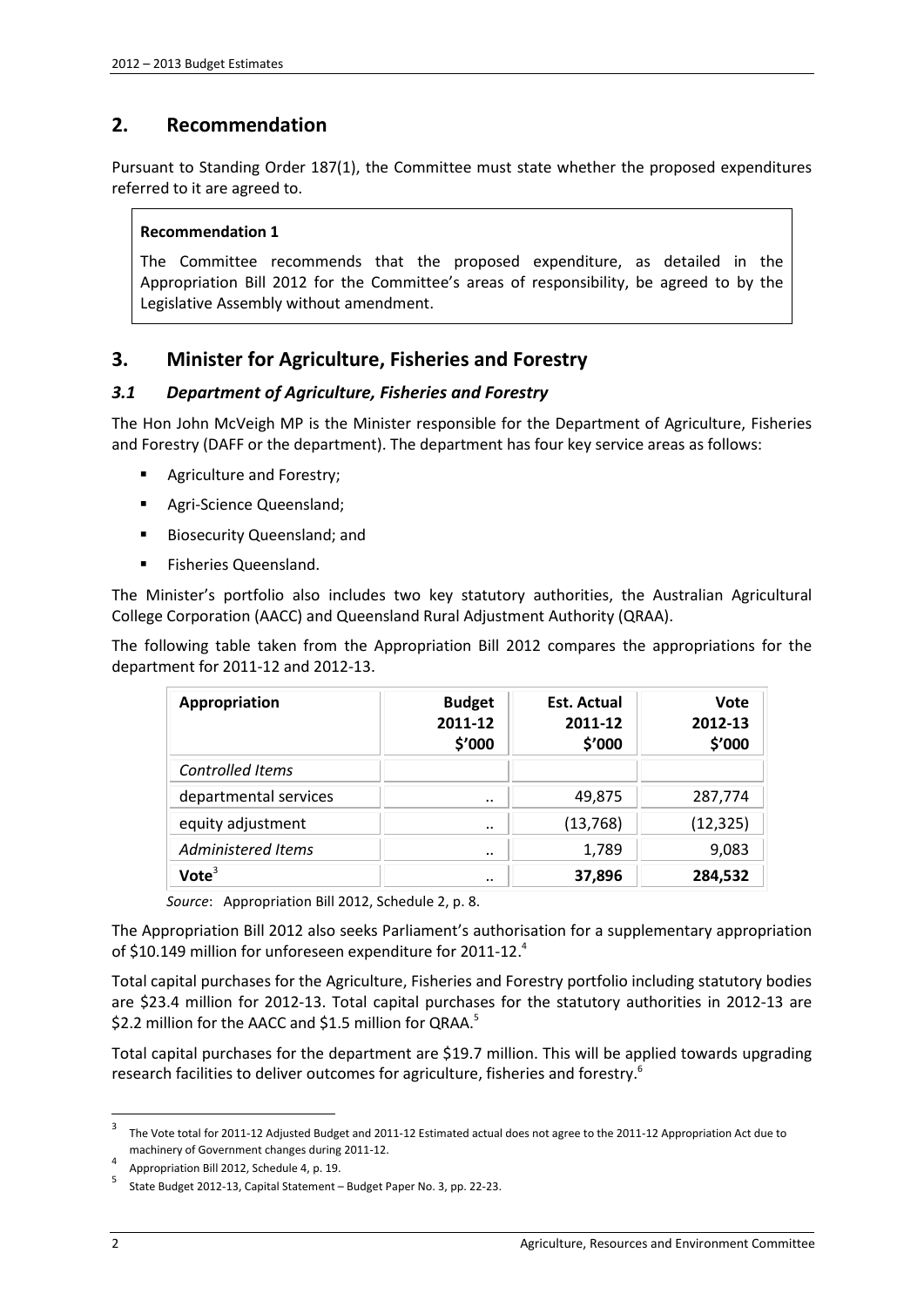#### *3.1.1 Budget highlights – Department of Agriculture, Fisheries and Forestry*

2012-13 budget highlights for the department include: $^7$ 

- implementing the \$3 million Queensland Government contribution to the North Queensland Irrigated Agriculture Strategy
- finalising agricultural land audits in the Darling Downs and Central Queensland regions
- commencing a \$9 million buyback of commercial Queensland net fishing licences
- \$4.6 million in funding over four years to the Bureau of Sugar Experiment Stations for sugar research development.

#### *3.1.2 Issues raised at the public hearing – Department of Agriculture, Fisheries and Forestry*

Issues raised by the Committee in relation to DAFF include:

- the barley breeding program agreement
- the development of a 30 year strategic plan for agriculture
- **Part of abattoir for Cloncurry**
- **F** research in relation to transport and logistics in the beef industry
- north Australia irrigated agriculture strategy
- **F** reductions in red tape and regulation within the Department
- the Fire Ant Eradication Program, staffing cuts, use of baits, the remote sensing program, and national cost-sharing arrangements
- biosecurity pests and diseases and funding of the biosecurity laboratory at James Cook University
- risk assessment of the consolidation of laboratory services at Coopers Plains
- **Tropical Weeds Research Centre cutbacks in Charters Towers**
- Mareeba Agricultural College
- sustainable development of the timber industry, in particular, the western cypress timber industry
- forestry management
- access for beekeepers to native forests
- \$9 million fishery buyback
- **F** grants for fish stocking groups
- **•** options for new fishery
- **F** results of the latest fishing survey conducted by the Department
- **staffing in the Department**
- **EXECT** marine environment under the National Environmental Biosecurity Response Agreement
- **•** regional statutory planning process and the competition for land.

<sup>6</sup> State Budget 2012-13, Capital Statement – Budget Paper No. 3, p. 22.

<sup>7</sup> State Budget 2012-13, Service Delivery Statements, Department of Agriculture, Fisheries and Forestry, pp. 3-4.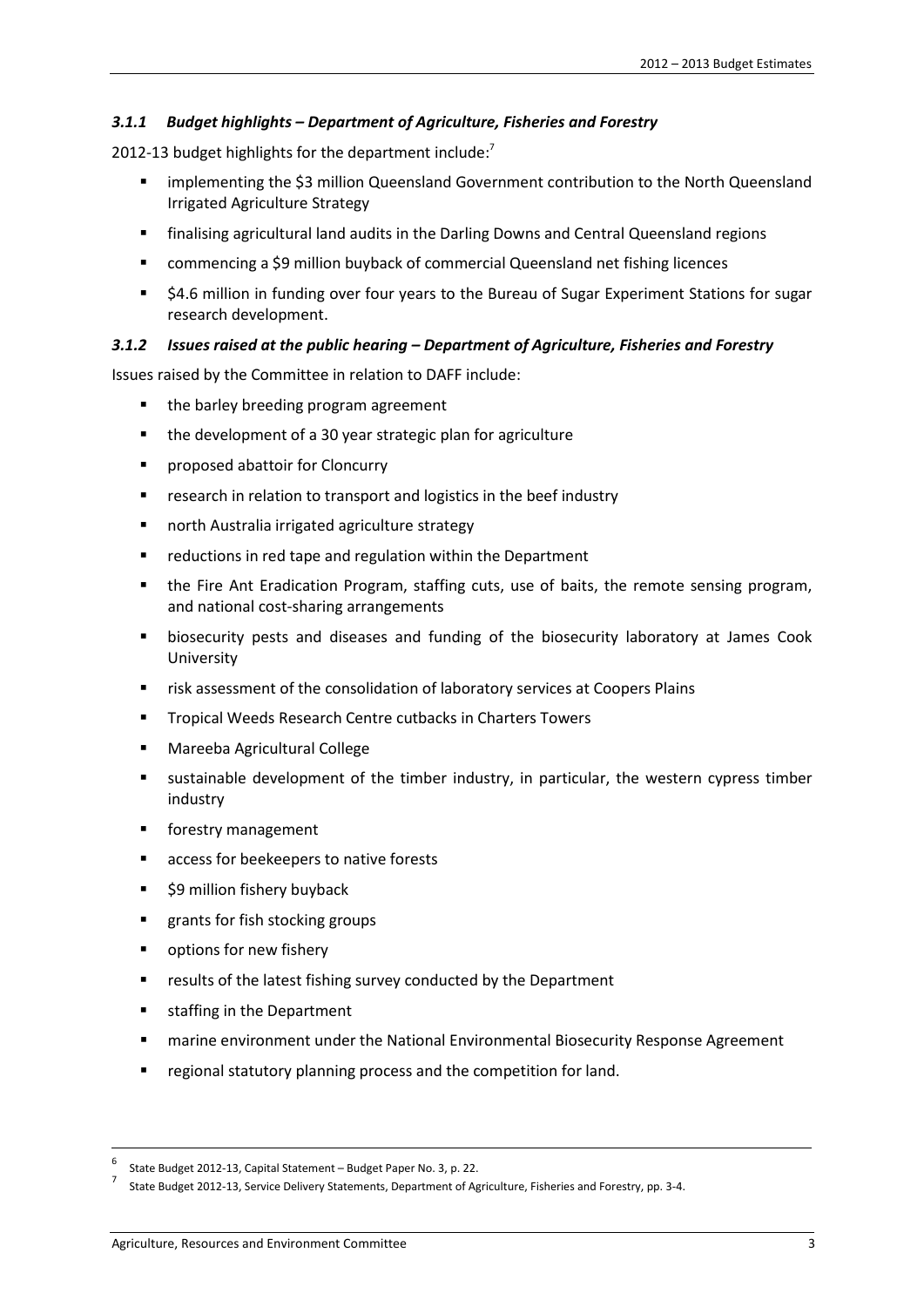# **4. Minister for Natural Resources and Mines**

#### *4.1 Department of Natural Resources and Mines*

The Hon Andrew Cripps MP is the Minister responsible for the Department of Natural Resources and Mines (DNRM or the department). The department has four service areas as follows:

- **Mining and Petroleum Services;**
- **Mine Safety and Health Services;**
- Water Services; and
- Land Services.

The following table taken from the Appropriation Bill 2012 compares the appropriations for the department for 2011-12 and 2012-13.

| Appropriation         | <b>Budget</b><br>2011-12<br>\$'000 | <b>Est. Actual</b><br>2011-12<br>\$′000 | Vote<br>2012-13<br>\$'000 |
|-----------------------|------------------------------------|-----------------------------------------|---------------------------|
| Controlled Items      |                                    |                                         |                           |
| departmental services |                                    | 64,909                                  | 383,885                   |
| equity adjustment     | $\cdot$ .                          | (993)                                   | (7, 472)                  |
| Administered Items    |                                    | 5,788                                   | 3,448                     |
| Vote <sup>8</sup>     |                                    | 69,704                                  | 394,805                   |

*Source*: Appropriation Bill 2012, Schedule 2, p. 11.

Total capital purchases for the DNRM for 2012-13 are \$19.8 million.<sup>9</sup>

#### *4.1.1 Budget highlights – Department of Natural Resources and Mines*

2012-13 budget highlights for the department include, amongst other things: $^{10}$ 

- **Implementing an approved Land Access Framework**
- Funding 14 regional Natural Resource Management bodies to improve weed and pest control
- Conducting a pilot study to assess the potential for coordinated surveys in a greenfield development
- Delivering a framework for appropriate management of mining leases on North Stradbroke Island.

#### *4.1.2 Issues raised at the public hearing – Department of Natural Resources and Mines*

Issues raised by the Committee in relation to DNRM included:

- repealing the *Aborigines and Torres Strait Islanders (Land Holding) Act 1985*
- **F** improved public access to research databases
- release of water in the Flinders and Gilbert River catchments in north-west Queensland
- **E** interim flood plain map for the Queensland Reconstruction Authority

The Vote total for 2011-12 Adjusted Budget and 2011-12 Estimated actual does not agree to the 2011-12 Appropriation Act due to machinery of Government changes during 2011-12.<br>State Budget 2012-13, Capital Statement – Budget Paper No. 3, p. 86.

<sup>10</sup> State Budget 2012-13, Service Delivery Statements, Department of Natural Resources and Mines, pp. 3-4.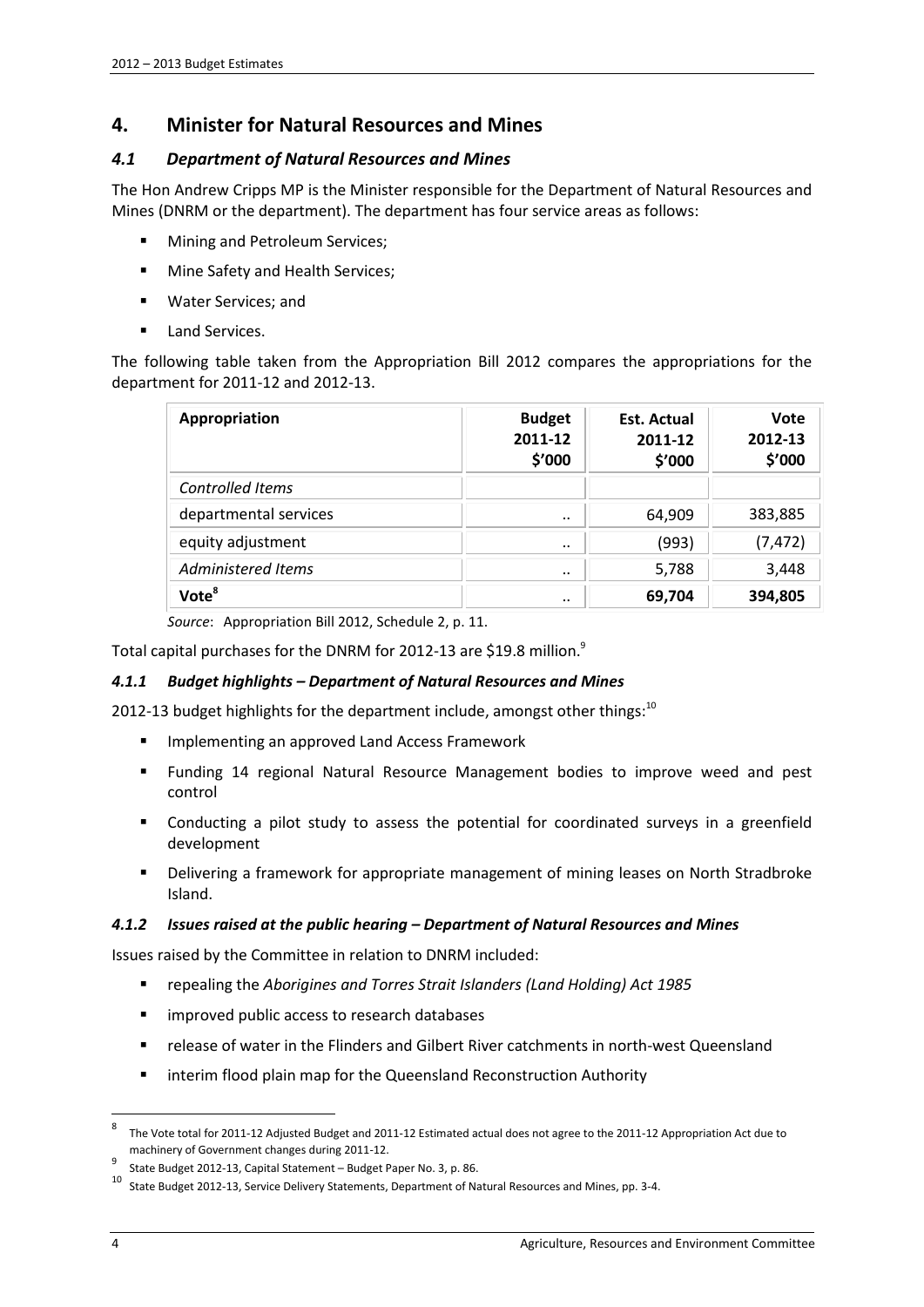- **unallocated state land fire and pest management program**
- **n** management of water in mine sites
- vegetation management and enforcement of the *Vegetation Management Act 1999*
- **volume of water released in the Flinders River catchment**
- **P** programs to support the sustainability of the Great Artesian Basin
- **Philot study to address coordinated surveys in greenfield development sites**
- **Murray-Darling Basin Plan**
- **a** address management system for residents of Mutchilba
- natural resource management funding programs and Commonwealth funding
- **Example 1** investigations for tree-clearing breaches and figures in relation to prosecutions and fines for illegally cleared vegetation
- staffing redundancies in the department's vegetation management area
- **F** front-line staffing redundancies and MOHRI data definitions
- **Paddock to the Reef Program and regulatory burden**
- **staffing redundancies and implications on service performance**
- **F** management of abandoned mines
- cash-bidding system for petroleum and gas tenements
- **Queensland Renewable Energy Fund**
- **IDED-OUTA FAMILY IS A SET VALUATE:** In Cloncurry
- **numinion** safety and health performance regime; and staff losses
- **EXECTED Mining and Energy Division**
- **Local Area Mine Permit program**
- North Stradbroke Island sandmining leases
- small scale mining sector and regulatory burden
- Collingwood Park mine subsidence.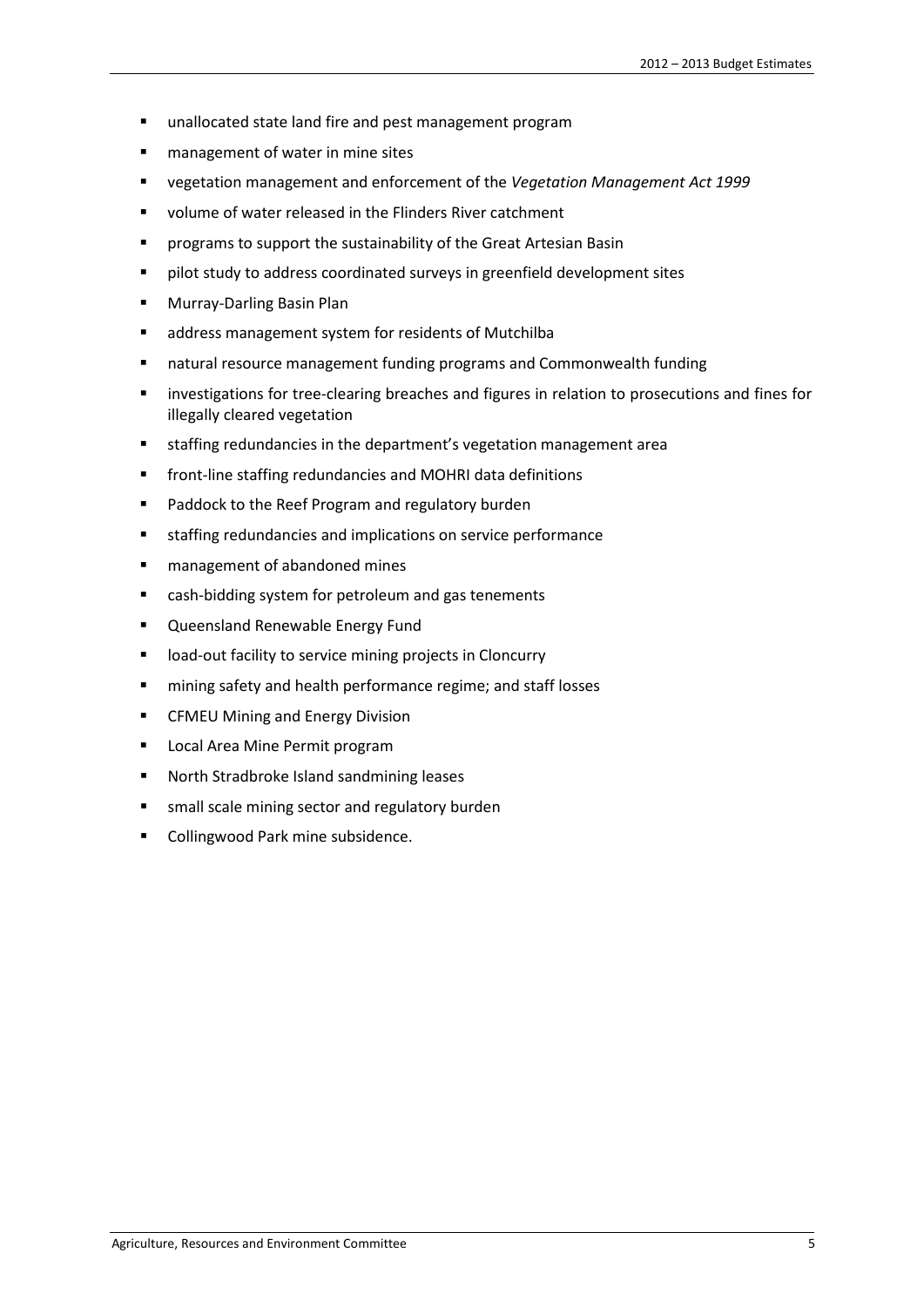# **5. Minister for Environment and Heritage Protection**

#### *5.1 Department of Environment and Heritage Protection*

The Hon Andrew Powell MP is the Minister responsible for the Department of Environment and Heritage Protection, formerly the Department of Environment and Resource Management (DEHP or the department).

The following table taken from the Appropriation Bill 2012 compares the appropriations for the department for 2011-12 and 2012-13.

| Appropriation           | <b>Budget</b><br>2011-12<br>\$'000 | Est. Actual<br>2011-12<br>\$′000 | <b>Vote</b><br>2012-13<br>\$'000 |
|-------------------------|------------------------------------|----------------------------------|----------------------------------|
| <b>Controlled Items</b> |                                    |                                  |                                  |
| departmental services   | 883,896                            | 708,166                          | 186,676                          |
| equity adjustment       | (19, 152)                          | (23,610)                         | (2,888)                          |
| Administered Items      | 6,719                              | 4,763                            |                                  |
| Vote <sup>11</sup>      | 871,463                            | 689,319                          | 183,788                          |

*Source*: Appropriation Bill 2012, Schedule 2, p. 10.

Total capital purchases for the DEHP for 2012-13 are \$23.5 million. The majority of the capital purchases relate to land acquisition activities (\$22 million).<sup>12</sup>

#### *5.1.1 Budget highlights – Department of Environment and Heritage Protection*

2012-13 budget highlights for the department include, amongst other things:<sup>13</sup>

- \$8.5 million (\$26.5 million over four years) to protect Queensland's koala population
- \$9 million (\$17.2 million over three years) for protected area estate acquisitions
- **51 million (\$7.4 million over three years) for the continuation of nature refuges**
- **52 million to continue the Healthy Waterways program**
- \$2.8 million (\$16.8 million over four years) to employ 40 additional Indigenous rangers.

#### *5.1.2 Issues raised at the public hearing – Department of Environment and Heritage Protection*

Issues raised by the Committee in relation to DEHP included:

- the protection of Queensland's environment
- staff redundancies and budget savings
- **EXTERGHT INVERTIONS IN A LOCAL INCOCOLLY A** investments and activities in relation to the protection of koala habitat
- **Parager 1** permit system to remove flying foxes
- **Fig. 1** funding for the protection of the Great Barrier Reef
- **Wild river declarations in Queensland**
- Cape York Peninsula Bioregion Management Plan
- cessation of some climate change plans

<sup>11</sup> The Vote total for 2011-12 Adjusted Budget and 2011-12 Estimated actual does not agree to the 2011-12 Appropriation Act due to machinery of Government changes during 2011-12.<br><sup>12</sup> State Budget 2012-13, Capital Statement – Budget Paper No. 3, p. 59.

<sup>13</sup> State Budget 2012-13, Service Delivery Statements, Department of Environment and Heritage Protection, pp. 4-5.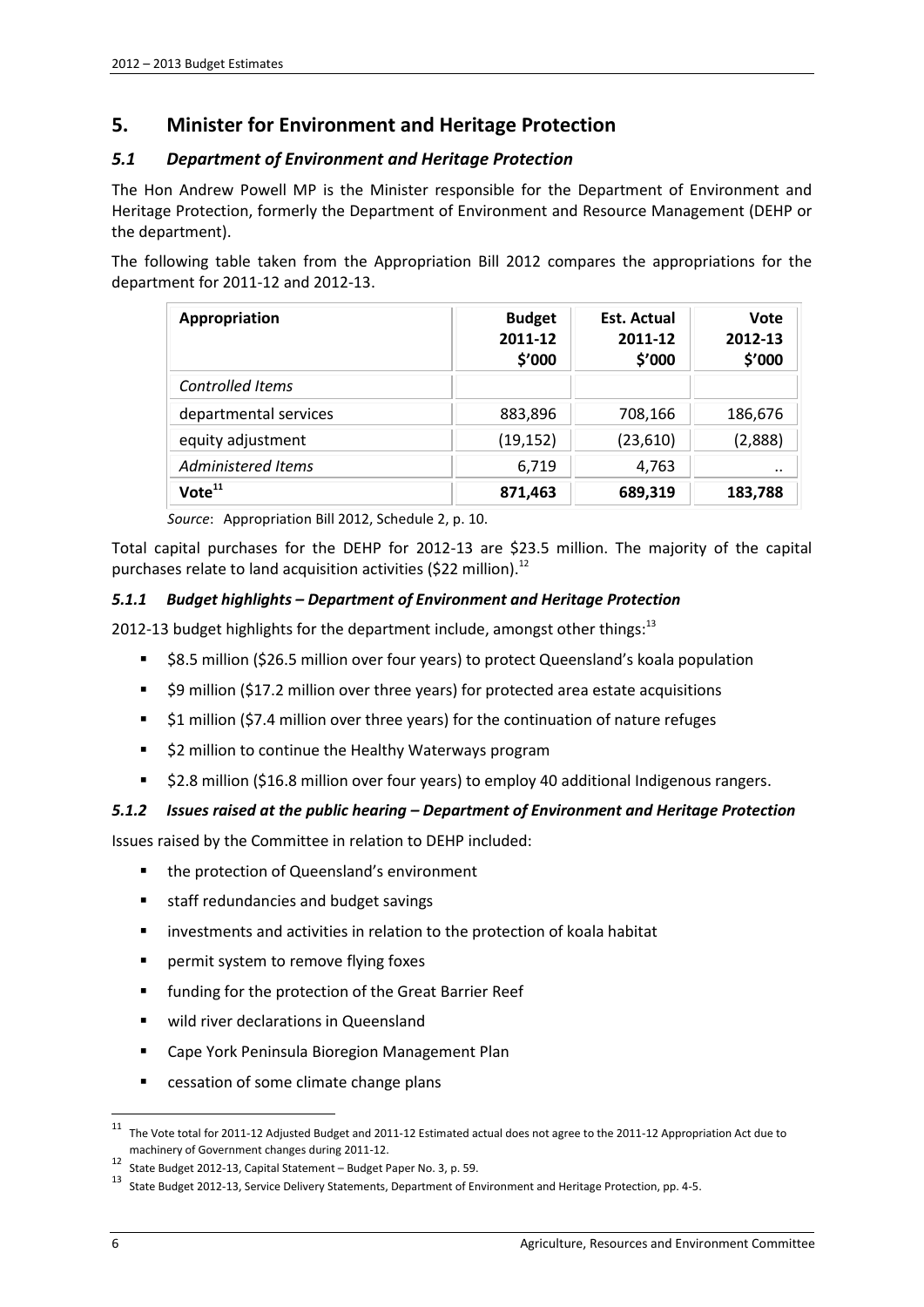- **EXEC** membership of the Heritage Council
- **Industry Driven Waste Strategy**
- **•** the Gladstone Healthy Harbour Partnership
- **Flinders Karawatha Corridor**
- coastal planning and protection policy
- **funding for coal seam gas regulation**
- **number of compliance officers within the former Department of Environment and Resource** Management
- **n** mine water releases
- **•** reduction in number of performance measures for the department
- **Healthy Waterways initiatives**
- **EXECOCODE EXECOCOOLER** crocodile management strategy
- regulatory approach to managing the Queensland Nickel refinery
- **Biodiversity Offset Policy**
- **Everyone's Environment grants program.**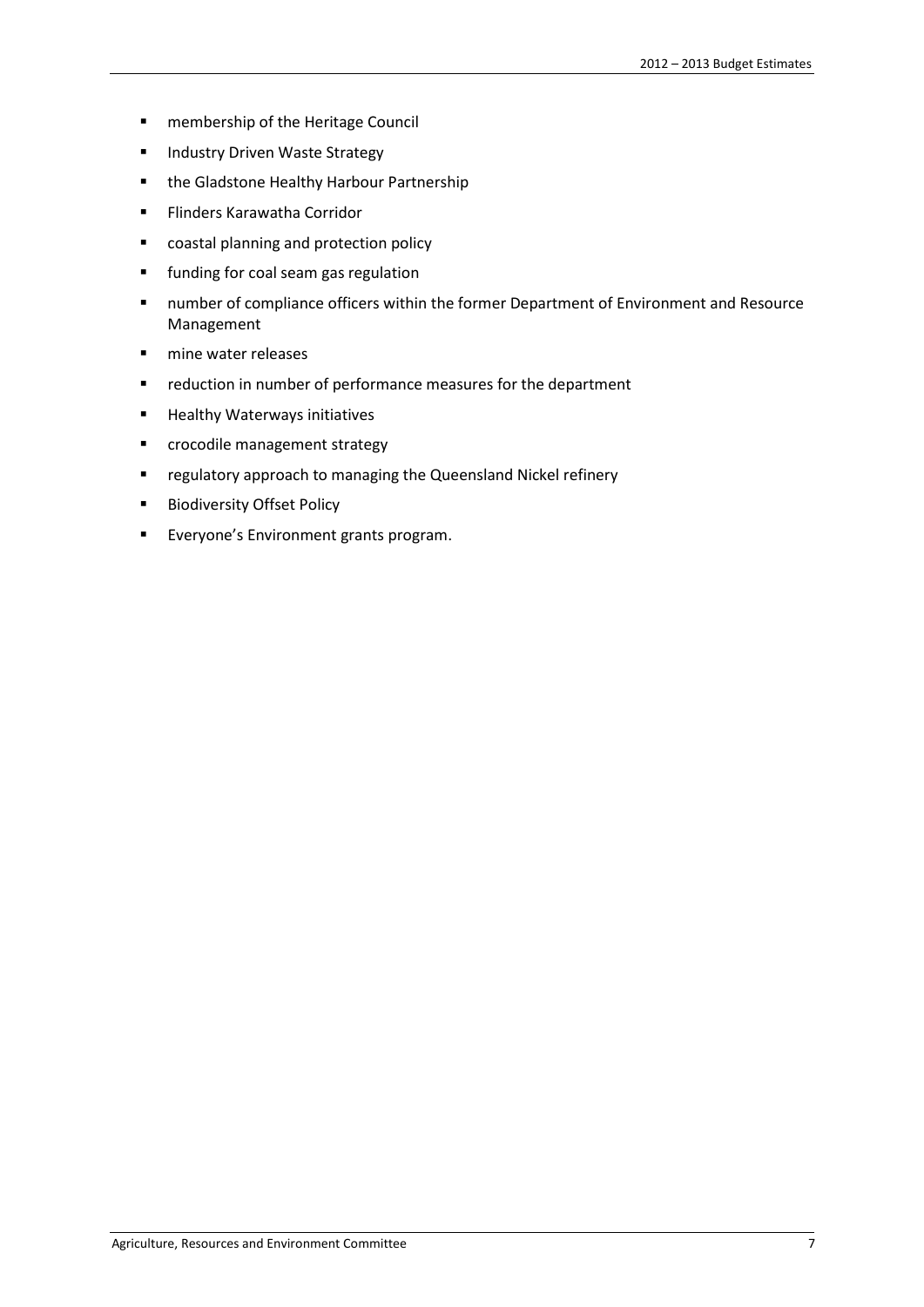# **Statements of Reservation**

#### **Shane Knuth MP**

The premise of the 2012 Budget was to immediately reduce the size of the public service and cut a raft of programs that the State Government has decided are redundant.

Prior to the 2012 election the LNP had stated it would reduce the public service through natural attrition and made commitments to retain services in rural and regional Queensland.

During the AREC Budget Estimates hearing I questioned the rationale of cutting funding for the Farm Financial Assistance program, moving the Townsville Biosecurity Lab to Coopers Plains and removing five positions from the Charters Towers Tropical Weed Research Centre among other things. I believe the responses to those questions, while fitting the Government's agenda of cutting costs, indicated that there has been very little consideration of the broader economic and social costs of these decisions to rural communities.

I also questioned the amount of water released for the Flinders River Agricultural Precinct. While this is a welcome initiative, the Minister's response indicated that the move was a token gesture with no though for the quantity required to support significant agricultural development in the region. This lack of forward planning is an inherent feature of the 2012 Budget which is further demonstrated by the recent announcement that the ban on uranium mining will be lifted. If the revenue for uranium had been factored into budgetary estimates, thousands of Queenslanders may have kept their jobs.

I disagree fundamentally with the Government's approach to the budget. Decisions have been hastily made and irrational staff cuts have created a culture of fear in Departments responsible for the administration of Government. This is significantly impeding Government operations which will inevitably impact the broader Queensland economy. The pre-election strategy should have been retained and the public service reduced through natural attrition while ensuring services in regional Queensland were not diminished.

Sincerely,

Shane Knuth **Member for Dalrymple**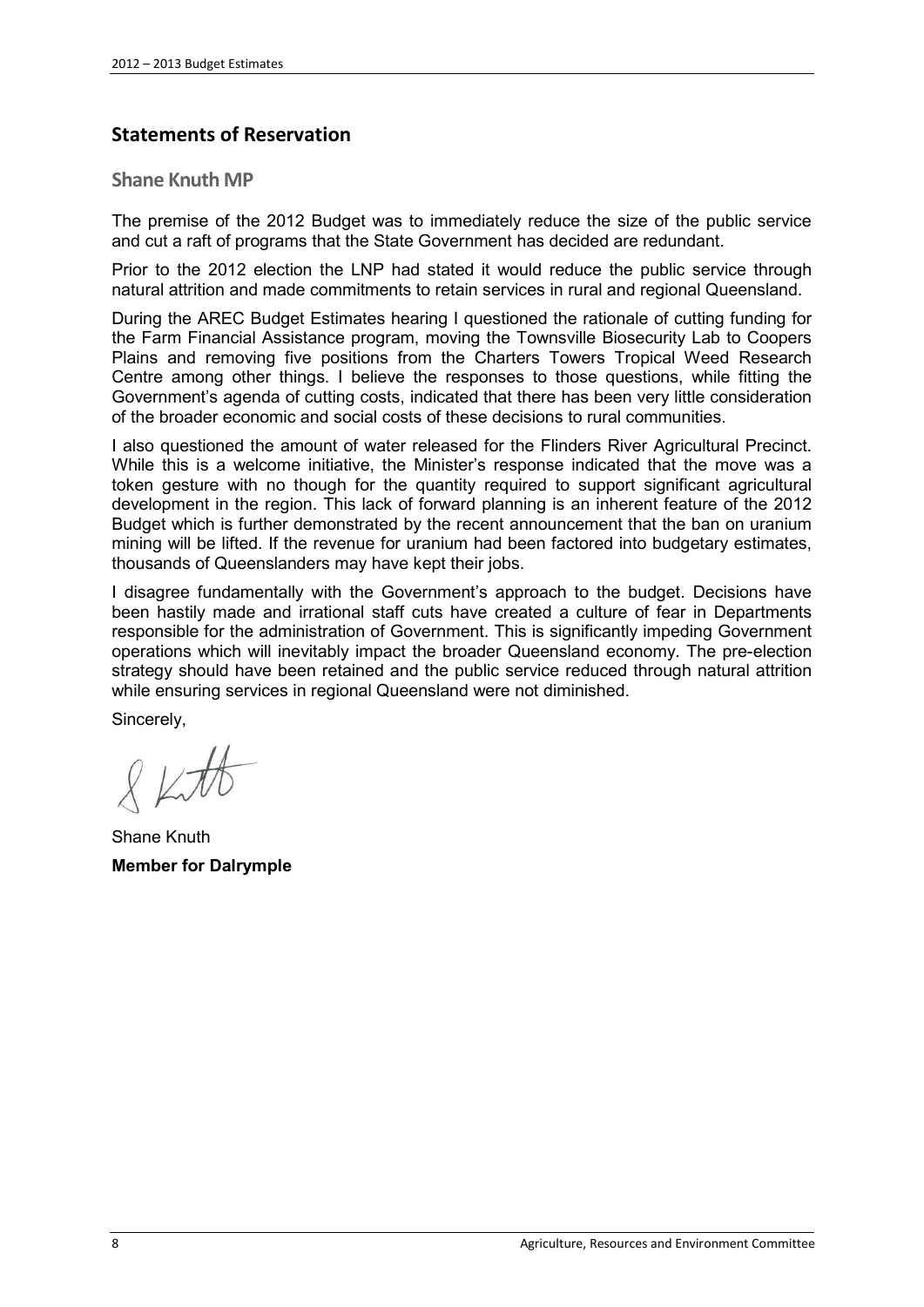# **Jackie Trad MP**

The Member for South Brisbane submits this statement of reservation. The Members for Mackay and Bundamba agree with the statement.

# **Concerns regarding the conduct of the Estimates hearings**

The Opposition registers its severe concern regarding the conduct of the 2012 Estimates Agriculture, Resources and Environment hearing (the hearing). When the wholesale and bipartisan changes to the committee system were introduced last year there was widespread optimism that they would improve government accountability and increase proper scrutiny. This year's estimates put paid to that optimism and showed that the Newman Government is intent on using its massive majority to ride roughshod over due process.

The entirety of the hearing was overly weighted towards Government questions when compared to equivalent estimates hearings during the term of the previous Government. This was a continuing theme over the course of the day. The table below shows the ratio of Government to Non-Government questions asked to each Minister during this year's hearing and the comparable figures for 2011.

| <b>Portfolio Area</b>                  | <b>Questions</b> | Ratio of Non-Government Questions to Government |
|----------------------------------------|------------------|-------------------------------------------------|
|                                        | 2011             | 2012                                            |
| <b>Natural Resources and 5.33 to 1</b> |                  | 1.14 to 1                                       |
| <b>Mines</b>                           |                  |                                                 |
| <b>Agriculture</b>                     | 6.3 to 1         | 1.82 to 1                                       |
| <b>Environment</b>                     | $5.2$ to 1       | 1.82 to 1                                       |

These changes represent a marked departure from estimates practices under the former government which diminishes the entire process and in turn, reduces accountability and transparency. Queensland's Parliamentary unicameral system necessitates a strong Parliamentary committee system that enables proper scrutiny; the ongoing abuse of this system by the Newman Government reveals the genuine absence of their support for accountability and transparency to the people of Queensland. The reduction in nongovernment questions is only one example of the Newman Government making a mockery of the estimates process and reveals its intention to dishonour the 2011 bipartisan changes made to the committee system.

Furthermore, after a brief adjournment of the hearing, the committee allowed Minister McVeigh to make a second 'opening statement' which further chewed up valuable time that should have been devoted to proper scrutiny of the budget. This is a further indication of a Government that is determined to quash scrutiny.

It is also of great concern to the Opposition that Government members were allowed to submit Questions on Notice to both the Minister for Environment and the Minister for Natural Resources and Mines a day late. The Opposition and the Member for Dalrymple were required to submit Questions on Notice by the due date of 27 September 2012. However, Government members submitted their questions the next day, Friday 28 September 2012. When questioned during the hearing about the different deadlines, the AREC Committee Chair confirmed that Government members had submitted their questions a day late. In a subsequent conversation, I asked the AREC Committee Chair why the Government questions had been submitted late, to which he responded *"they were just a little late."* I then further asked *"So there was no legitimate reason for why they were late?"* to which the Committee Chair replied *"no"*.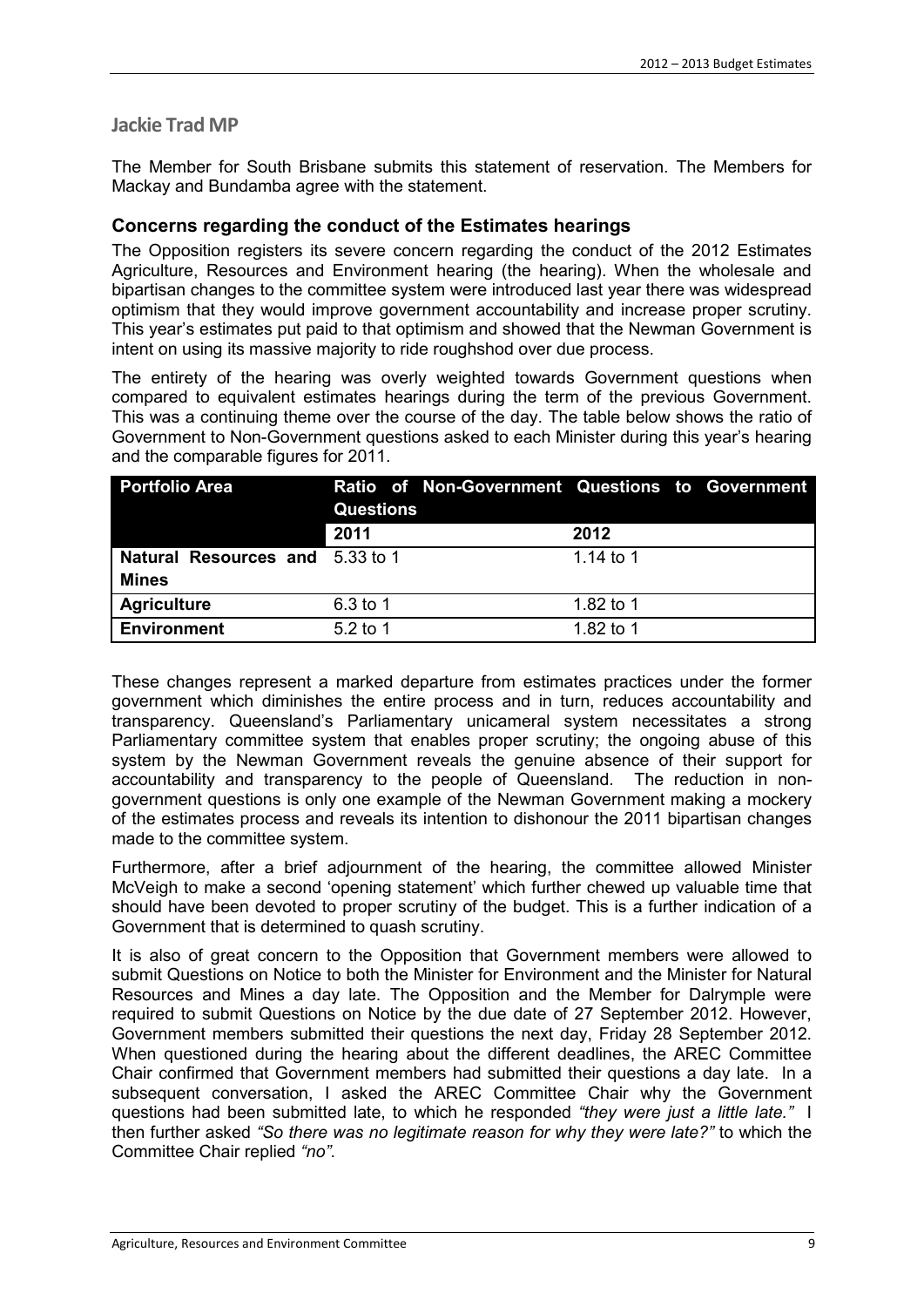It is totally unacceptable that deadlines for Parliamentary Committee proceedings differ according to members' political persuasion and it diminishes the Committee process and Parliament as a whole.

Furthermore, throughout the entire hearing, Ministers continually dodged and obfuscated questions, claimed ignorance and directed committee members to other Ministers. This was particularly egregious when the Minister for Natural Resources and Mines claimed to have no responsibility for legacy water contained in mines. It is abundantly clear to the Opposition that the machinery of government changes are being used as a cloak by Ministers to avoid answering questions.

These are just a few examples of the Newman Government's disregard for the estimates process and reveal a clear intent to dishonour the bipartisan changes to the committee process made in 2011.

# **Natural Resources and Mines**

**Untreated Water in Mines** 

The Minister was asked on six occasions in the first session and three occasions in the second session as to what discussions had taken place around the release of untreated water from mines that built up during the floods last year.

Specifically, the Opposition was trying to seek assurance that no deal had been done with the mining industry around royalty increases and the release of untreated water into river systems which had been flagged in the media.

The Minister refused to confirm whether any discussions had taken place and continually argued that such questioning is out of scope and was a matter only for the Environment Minister.

The Director-General in contrast by the second session was willing to answer questions and confirm that mining companies had discussed the issue.

This was despite the Minister meeting with the Rockhampton Regional Council in August this year to discuss the issue of untreated water in mines. The Mayor of Rockhampton Council is advocating for legislation to require mining companies to treat water before discharges into Fitzroy River system.<sup>1</sup>

These are serious questions that were treated with contempt and patronising arrogance in the Estimates hearing by the Minister.

The Minister failed to answer questions about the pumping of untreated water from mines into river systems, preferring instead to claim that as Mines Minister he had no responsibility for the management and release of untreated water in mines.

The role of the Environment Minister in issuing permits for the disposal of untreated water does not preclude the Minister for Natural Resources and Mines from being involved in the decision making process.

As the Minister confirmed at the hearing, he is a member of the Resources Cabinet subcommittee that is overseeing policy and regulatory changes to the resources industry, including the issue of untreated mine water.

The fact that the Minister refused to answer questions in relation to this issue shows that either the Minister is trying to hide something or is not across his portfolio responsibilities.

It is worth noting here that the Environment Minister later provided some data that was over three months old. Based on the quality and currency of the information provided by the

<sup>1</sup> (Source http://www.abc.net.au/news/2012-08-16/minister-to-hear-fitzroy-river-water-quality/4202434).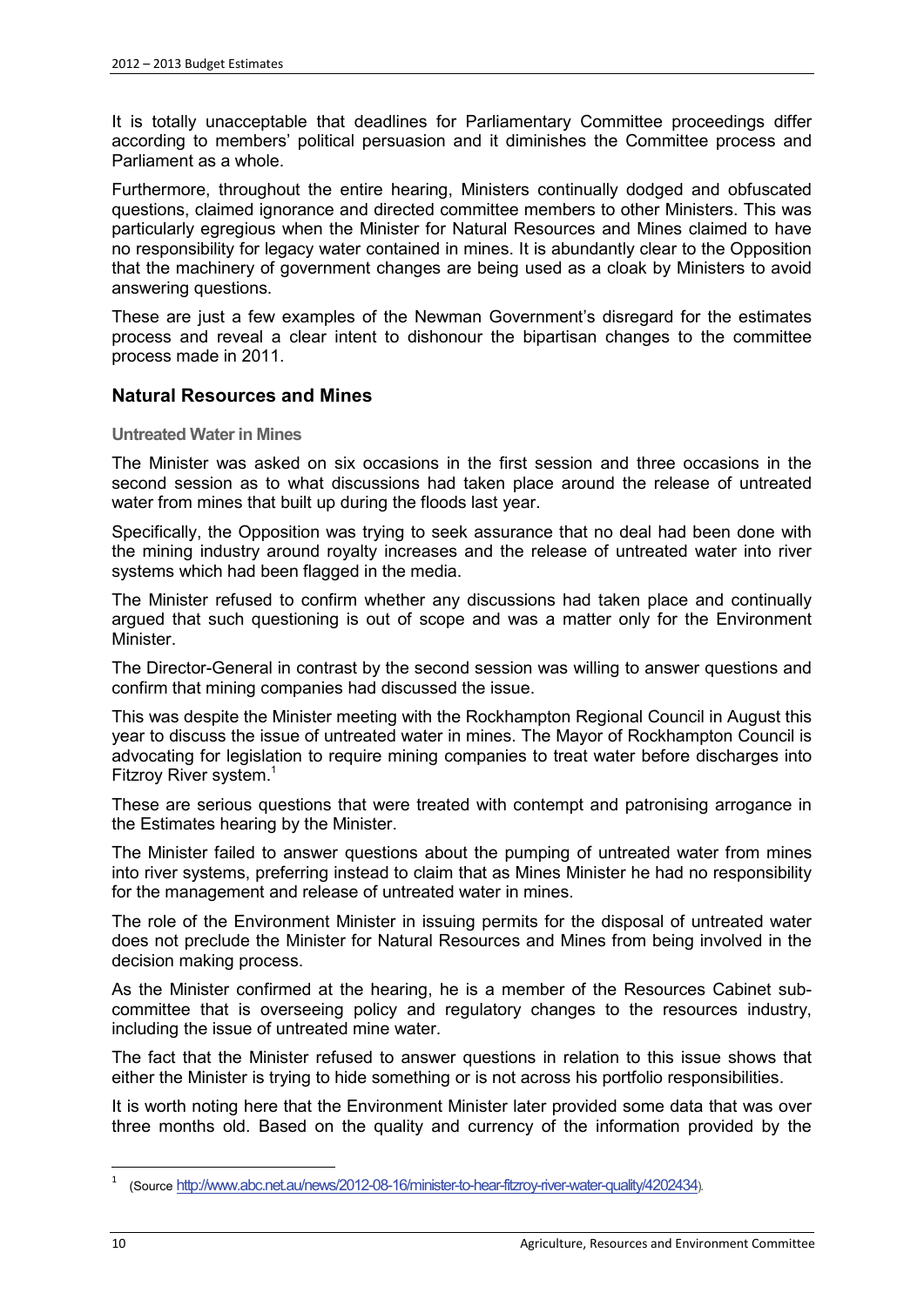Newman Government there is no way of knowing if untreated water is being pumped into river systems. <sup>2</sup>

#### **Vegetation Management**

The Minister was unconvincing in his testimony to the Committee that he did not direct the Director-General to suspend the enforcement of the *Vegetation Management Act* which prevents wide scale tree-clearing.

The Director-General advised that his decision to suspend prosecutions was based on data showing an increase in prosecutions following this same 'perception' from the Minister who has been a long-time critic in the Parliament of vegetation management.

This is despite an answer provided to the Committee in response to Non-Government Question 1 which contained data showing that prosecutions were falling, and that no penalty infringement notices were issued last financial year.

When asked to explain the difference between these figures and the much higher figures released by the Minister in April this year it was explained that the figures provided in the answer to the Question on Notice reflected those prosecutions that had been resolved.

However, the Minister's wording in the release implies that such prosecutions were resolved:

*Since July 2009, however, 23 prosecutions have been finalised for offences totalling over 15,000 hectares of illegally cleared vegetation, resulting in approximately \$1,282,000 in fines.*

The answer to Non-Government Question on Notice 1 states that over this time period only 14 penalty infringement notices have been issued with total fines of \$22,575.

There has also been no consideration provided to other factors behind the increase in prosecutions such as additional resourcing to enforcement or the possibility of more breaches actually occurring. The review has been engaged and framed towards landholders avoiding prosecution rather than the objectives of the Vegetation Management Act to prevent wide scale tree-clearing.

**Mine Safety**

In the first session the Minister advised that:

*The first principle was that I was not willing to entertain any reduction in front-line positions in the mine safety area of my department in the Mines Inspectorate.<sup>3</sup>*

The Minister tabled the 2011-12 Mines Inspectorate Annual Report less than 10 minutes before the start of the estimates hearing. A comparison of the Annual Report with the year showed that staffing fell by 6.5 positions from 91.5 to 85 positions.

When the Minister was confronted with these figures showing a 7% reduction in overall staffing the response was that:

*The reconciling of the numbers that you have referred to relate to, as I understand it, administrative and business support positions in the department associated with that division of the department.4*

Considering the small size of the inspectorate currently any reduction in back office support will have a higher proportionate impact. The Minister completely disregarded this reduction in staffing in his answers.

<sup>&</sup>lt;sup>2</sup> (Source http://www.fitzroyriver.qld.gov.au/meetings/june2012.html)<br>3 (Napaced 12 October 2012 nage 18)

<sup>(</sup>Hansard 12 October 2012 page 18)

<sup>4</sup> (Hansard 12 October 2012 page 28)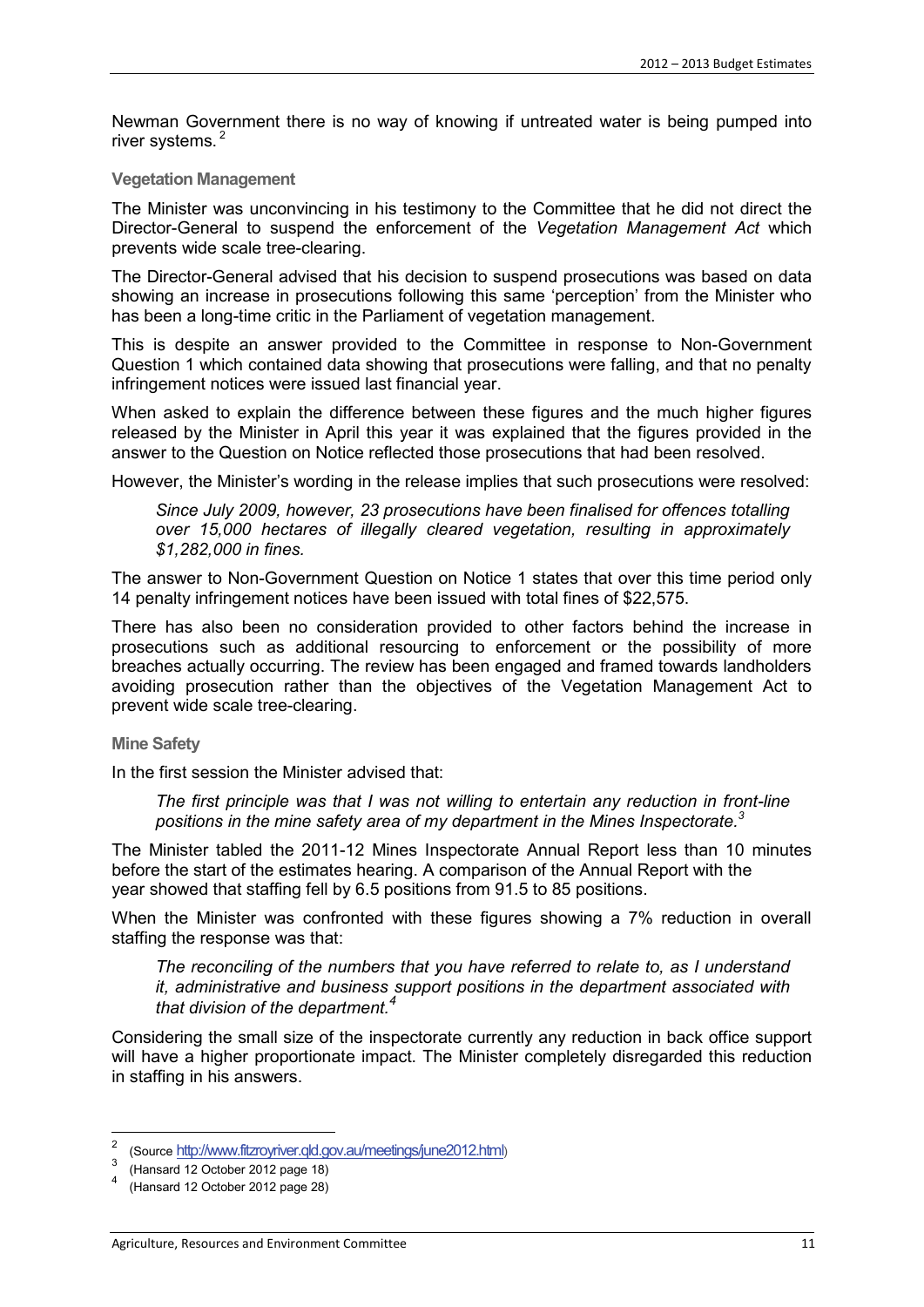Of the reduction in the number of positions three are directly within the Mines Inspectorate comparing the 2010-11 and 2011-12 Mines Inspectorate Annual Reports.

#### **Koala Safety**

The Minister also refused to confirm that any future changes to vegetation management legislation will not impact on Koala populations. The Minister's answers showed a complete lack of interest and regard for the issue.

The Minister said the policy for Koala habitat protection was a matter for the Environment Minister, despite the Minister for Natural Resources administering the Act that currently prevents wide scale tree clearing of Koala habitat.

#### **Titles Registry**

In answer to Non-Government Question on Notice 4 the Minister confirmed that the LNP is targeting a lower five-day success rate on titles registry while increasing fees by \$24 million and despite an investment in the Automated Titles System of \$5.5 million.

#### **Agriculture, Fisheries and Forestry**

It was refreshing to hear the Minister for Agriculture, Fisheries and Forestry talk up a number of projects in his portfolio initiated by the previous Labor Government. In doing so the Minister implicitly acknowledged the previous government's impressive agriculture record and revealed the LNP's lack of real ideas to grow Queensland's agricultural sector.

#### **Newman Government risks Queensland's biosecurity**

The Opposition finds it extremely troubling that some 45 full-time equivalent positions have been retrenched from fire ant eradication programs, particularly in light of the new infestation recently discovered in the Lockyer Valley. Moreover it is worrying that the Newman Government is refusing to fund the full \$6 million in additional funding for fire ant eradication agreed through the Standing Council on Primary Industries. This decision jeopardises the entire national cost sharing agreement. The threat fire ants pose to the Queensland agricultural sector is immense. The Government's short-sighted cost cutting measures exacerbate that threat.

The Government's decision not to proceed with the construction of a new, state-of-the-art biosecurity laboratory at James Cook University is reckless and irresponsible. It is interesting that under questioning the Minister walked back from his previous statements that the project was entirely unfunded, recognising that a budget allocation of approximately \$17 million had been made by the previous government. In response to a Question on Notice from the Member for Dalrymple the Minister indicated that the transfer of biosecurity functions from the existing Oonoonba facility to Coopers Plains would cost less than \$2.2 million. This is in direct contradiction to a ministerial briefing note released under right to information which indicated the cost of upgrades to the Coopers Plains facility was at least \$10 million. Under questioning the Minister claimed that the figure of \$10 million was an initial estimate which subsequent work by his department managed to reduce. The idea that the cost of upgrading the Coopers Plains facility could fall by a factor of five in just a matter of months defies credibility.

The Opposition believes the Minister should give a full parliamentary update on this project and detail the scope of works planned for the Coopers Plains facility. Given the Minister's claim that the cost of those works has fallen by some \$8 million, it is most likely that the Government has significantly altered the scope of the works recommended by the Department of Agriculture, Fisheries and Forestry. The decision to axe the JCU Biosecurity Lab significantly reduces North Queensland's biosecurity capacity and the Minister has ignored departmental advice on the required work at Coopers Plains his decision will drastically reduce the biosecurity capacity of the entire state.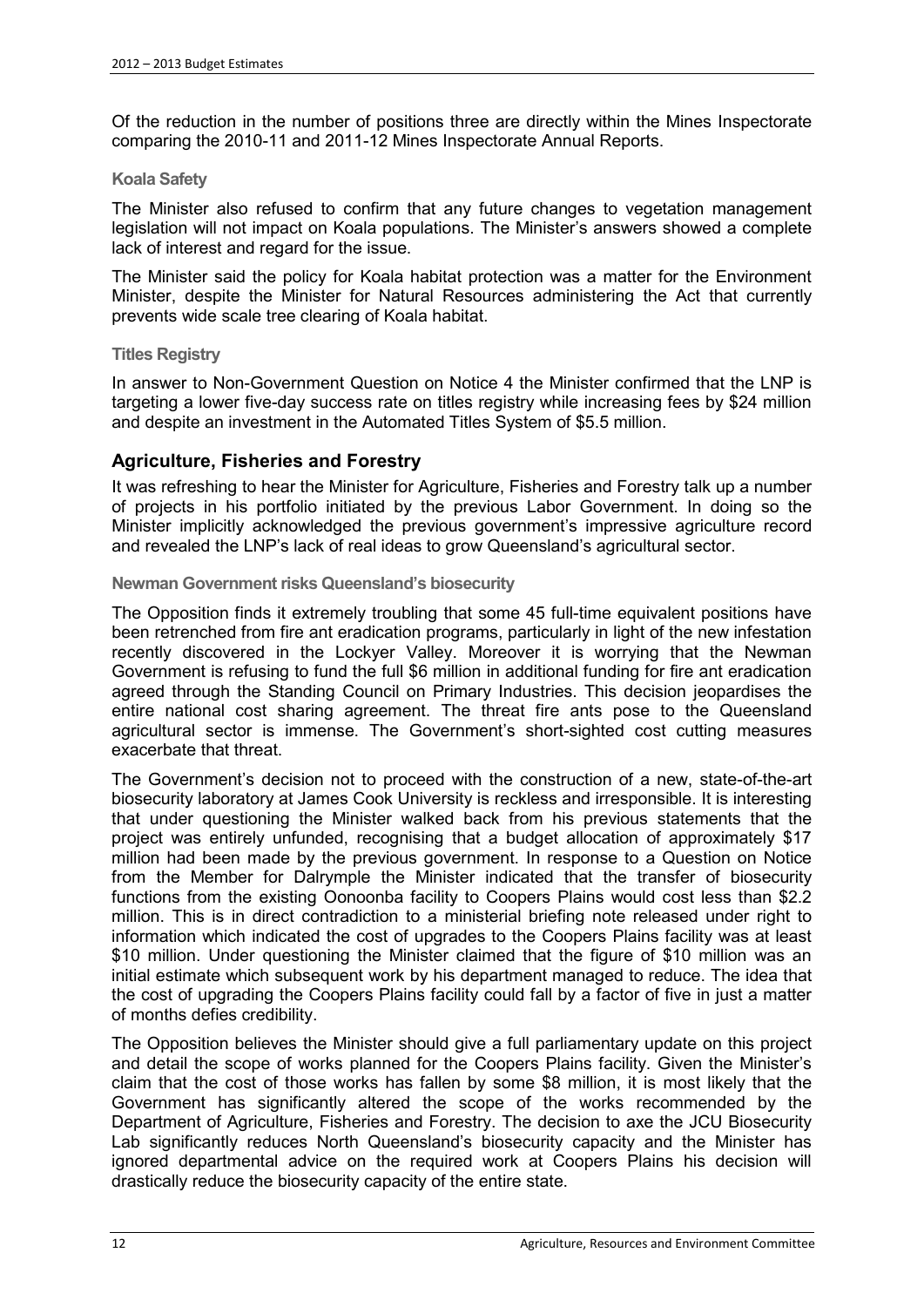#### **Fewer recreational fishing programs**

The Opposition is concerned with the reallocation of funding from the recreational use fee and do not believe it accords with the intent of the fee. It does not provide sufficient focus on recreational fishing activities and it is important to note that a number of programs have been defunded including the recreational fishing enhancement and Fishcare volunteers programs.

#### **Forestry – agrarian socialism for the 21st century?**

It was telling that the Minister refused to answer, or even properly consider, a question on the competition between the forestry and agriculture industries for the use of scarce land. This is a legitimate area of concern and government planning decisions to privilege one industry over another has the potential to greatly distort the Queensland economy away from the most efficient market allocation. In refusing to answer this question the Minister refused to rule out a return to the agrarian socialist tradition which has always been a feature of the Queensland conservative parties.

#### **Frontline services no longer frontline**

In an answer to a question taken on notice during the hearing the Minister was forced to reveal that the Newman Government's massive job cuts will directly affect frontline service delivery in the Department of Agriculture, Fisheries and Forestry. Under the current definition of a frontline employee some 55 frontline staff have been fired. Even this doesn't show the full extent of these job cuts as the Newman Government in their zeal to fire as many public servants as possible has fiddled with the definition of frontline, according to the definition used by the previous government some 180 frontline positions will disappear.

#### **Environment and Heritage Protection**

The Estimates hearing concerning the portfolio areas for the Minister for Environment and Heritage Protection revealed the Queensland environment does not have a strong advocate in Minister Powell and the Newman Government does not believe that leadership and coordination is necessary to protect Queensland's iconic environmental assets and precious biodiversity.

In essence, the Newman Government has subordinated environmental decision-making to economic policy, which will have devastating long-term effects on Queensland's natural heritage.

#### **Protecting the Great Barrier Reef – no one's responsible**

The Minister was unable to state categorically that he was the lead Minister responsible for the protection of Queensland's greatest natural asset – the Great Barrier Reef. It is clear that decision-making on the Great Barrier Reef is fragmented across a number of departments with no one Minister playing a central coordinating role. Various aspects of reef management fall under the Minister for Environment and Heritage Protection's portfolio, however key responsibilities also lie under the Minister for Natural Resources and Mines, the Minister for Agriculture, Fisheries and Forestry and the Minister for Science, Information Technology, Innovation and the Arts.

The Opposition finds this confused arrangement extremely worrying as a number of economic ministers, with short-term focuses, have responsibility for decisions which will have long-term and potentially damaging consequences for the Great Barrier Reef. This danger is further exacerbated by the fact that there is no central coordinating agency for reef management.

The budget papers indicate that the Minister for Science, Information Technology, Innovation and the Arts has a 'coordinating' role for Great Barrier Reef science. However, when questioned on her role, the Minister was unable to provide detail around the small amount of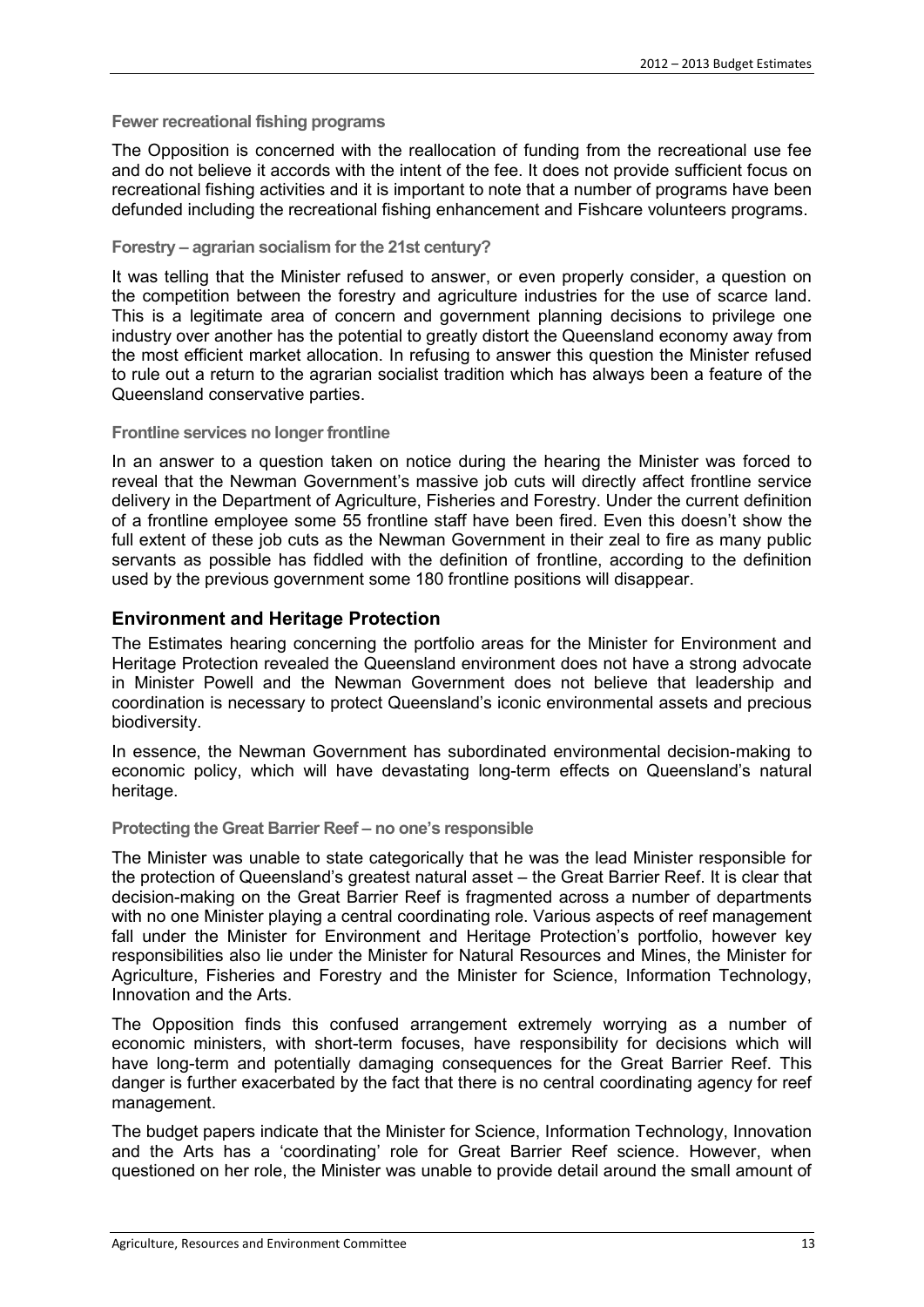funding allocated to her department and had limited knowledge around the scientific challenges facing the Great Barrier Reef. Given the Minister Bate's inability to answer questions, the Opposition has grave concerns about her capacity to coordinate the important scientific research needed to protect the Great Barrier Reef.

#### **Protecting our coastline – devolved to the Deputy Premier**

Over the course of the hearing it became clear the Minister for the Environment has only been tangentially involved in the production of the Newman Government's temporary coastal planning policy. The Minister attempted to claim the policy gazetted by the Deputy Premier merely returned to the coastal planning policy in operation until January this year. That is demonstrably untrue as a quick glance over the policies reveals that the previous policy is over five times longer than the policy gazetted by the Deputy Premier. It is not possible to condense 56 pages down to 11 pages without losing significant guidelines for the protection of Queensland's coastline from overdevelopment.

The temporary coastal planning policy is a retrograde step introduced secretly and without any consultation. Throughout the hearing the Minister continually disavowed his role in developing the policy which raises very serious questions as to whether the Minister has any role whatsoever in protecting Queensland's natural environment.

#### **Protecting Cape York's diversity – devolved to the Deputy Premier**

In yet more evidence the Environment Minister is continually sidelined by the Deputy Premier, the Cape York Bioregion Management Plan has now been subsumed into a wider statutory regional planning framework being developed in the Department of State Development, Infrastructure and Planning. Moreover the Minister refused to make public any submissions his department received through consultation on the bioregion management plan. This secrecy is fundamentally inconsistent with the government's much lauded rhetoric around being open and accountable.

#### **Protecting wild rivers – no one's responsible**

While the Minister acknowledged he had primary responsibility for wild rivers legislation, this was tempered by the admission that a number of other ministers are also undertaking their own work on the issue. The Minister acknowledged that the Minister for Natural Resources and Mines is taking the lead role in examining the wild rivers declarations in Western Queensland. Minister Powell categorically denied that he had endorsed or provided support for any amendments to wild rivers declarations, however he was forced to clarify this statement later in the hearing. The Minister has in fact provided support to amendments to the Lake Eyre basin declaration suggested by the Minister for Natural Resources and Mines.

#### **Environmental Enforcement – devolved to the Mines Minister**

The budget papers reveal the Newman Government has reduced funding to monitor coal seam gas and liquefied natural gas projects. Moreover in answer to a question taken on notice during the hearing it was revealed that there has been a substantial decrease in the capacity of the Department of Environment and Heritage Protection to enforce environmental standards for CSG and LNG projects. The Energy Assessment Unit has seen a loss of five full-time positions and the LNG Enforcement Unit has been almost completely transferred to the Minister for Natural Resources and Mines.

This reduction in capacity is most unwelcome given the significant community concern over CSG and LNG projects. As these are both growing industries it is imperative that strong regulatory frameworks are in place to ensure they develop along sound environmental principles. The reduction of positions in the Department of Environment and Heritage makes it far more difficult to enforce regulations and raises the risk of grave environmental damage resulting from CSG and LNG projects.